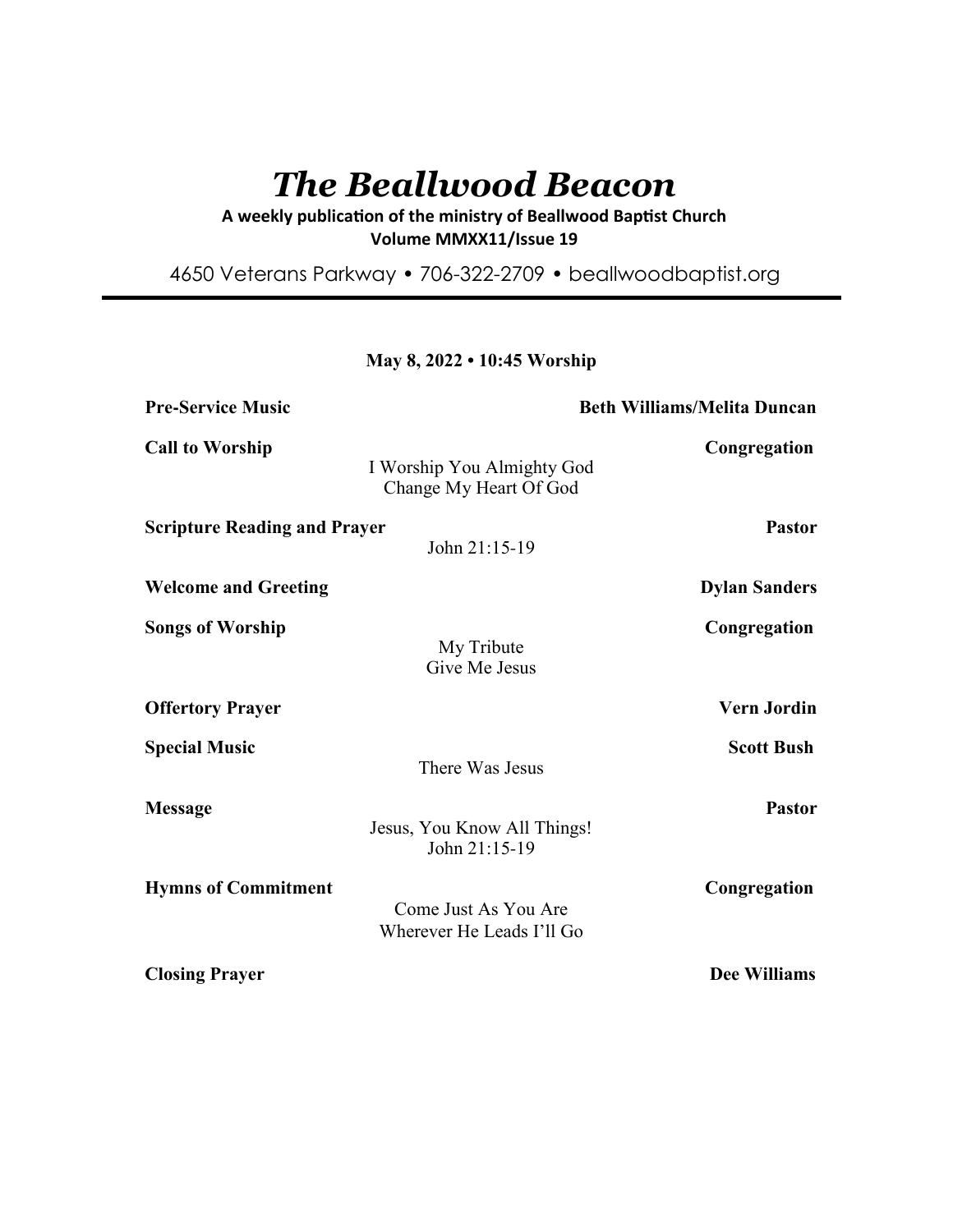#### **Ministerial Staff:**

**Billy F. Duncan** *Senior Pastor*  706-718-2260

#### **Dylan Sanders**

Associate Pastor Family/Student Ministry 706-773-5772

**Scott Bush**  Interim Music Minister

**Vern Jordin** *Minister to Sr. Adults 706-615-5212* 

> **Jason Chuong**  *Vietnamese*

*Mission Pastor* 

**Amy Miles** *Preschool/Children's Director* 

> **For the Record:**  May 1, 2022

#### **5/1/22 Bible Study**

SS Enrolled: 230 Attendance: 124 Visitors: 16

# **Financial Statistics**

2022 Monthly Budget Needs: \$52,536.66

May: General Offering: \$6,626.00

General Offering: May 1: \$6,626.00

2022 Giving to Capital Improvements Fund: \$1,400.00

# *From the Pastor's Heart*

 The **Annual Planning Meeting** we always had prior to the pandemic was helpful in preparing our leadership and church for each coming year. It has been three years since we had the planning event. Saturday, May 21, will be our fourth annual planning event. This provides the church family the opportunity to participate in evaluating, assessing, and planning for the new year. This event provides each member the opportunity to be personally involved in the process of planning. This will begin on Saturday, May 21, at 8:00 and will go until about 12:30. I want to encourage our church family to be present and engaged in the day's events.

 Our c**hurch conference** will be Sunday, May 15, at 5:00. Please come and celebrate with us as we share reports about the life of the church. We are grateful for each ministry of Beallwood, and we are thankful that the Lord opened the door through "Mission Georgia" for our fellowship to participate in Read Georgia with Allen Elementary. I appreciate the leadership provided by Linda Rutland and the team. We will be hearing from Linda at our church conference on May 15. Be present and celebrate the success of all our hard-working church teams.

 **Lynn Story** has served Beallwood for seventeen years as financial secretary. She has submitted her resignation, effective June 30. Lynn will be going home to devote her time to her grandchildren. We thank the Lord for her leadership and the great job she has done. She will be missed. Please pray for Lynn as she makes this transition.

 **Graduate Recognition** will be Sunday, May 15. We will have the privilege that morning to celebrate with Miss Peyton Nobles and Mr. Trey Williams as they prepare to graduate. Peyton will be graduating from Mercer University, and Trey will be graduating from Auburn University. Please pray for these young adults as they prepare for their future.

 May I again remind our church family that **Awana closing ceremonies** will be Wednesday, May 18, at 6:00 in the Sanctuary. Please join us for the closing ceremonies to celebrate and rejoice with the children as they share all that they have learned this year.

 May God's abounding grace keep you this week in His will, and may He guide you daily as you seek to walk with Him. May each of us make Jesus known this week wherever we go.

Brother Billy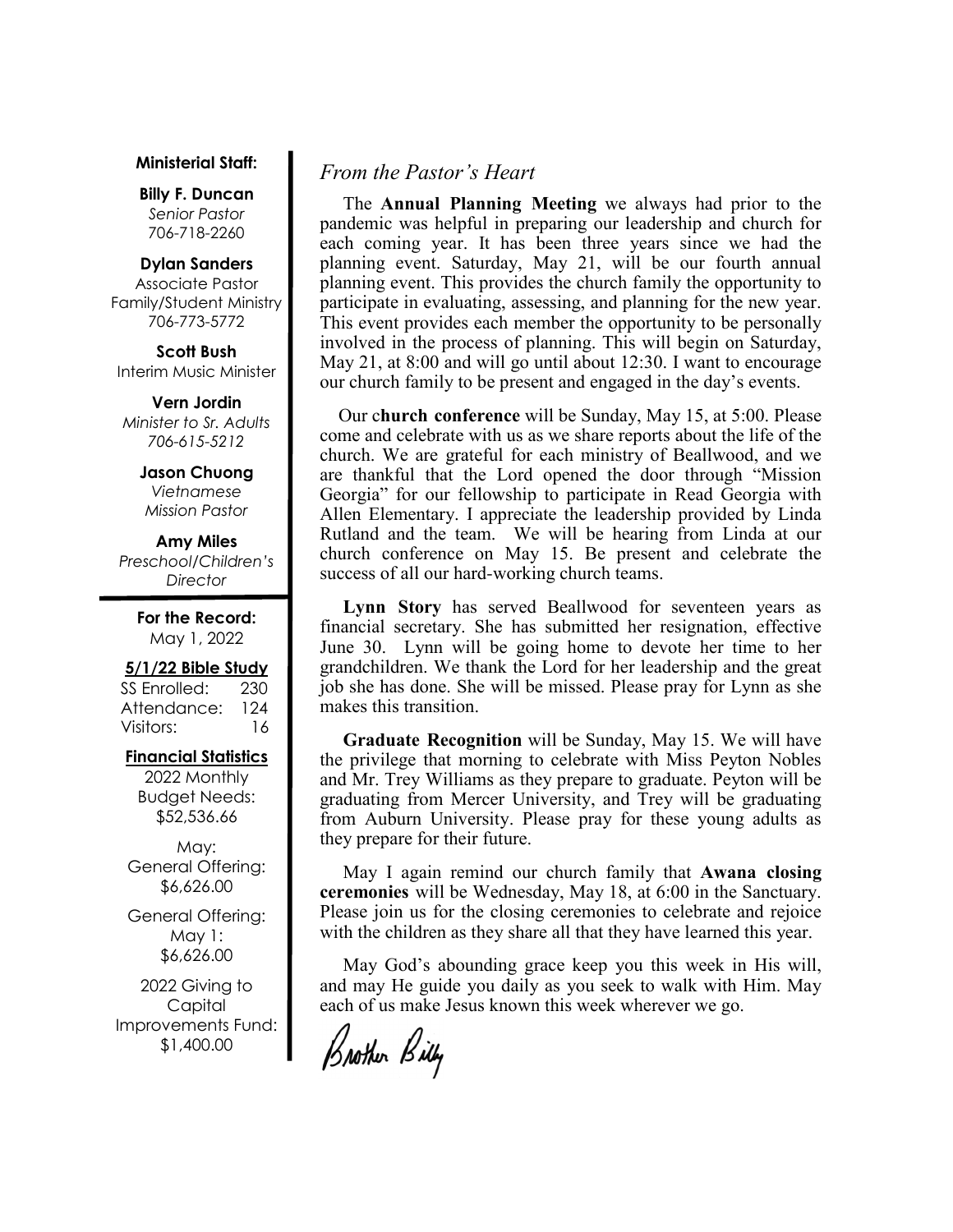# **Sunday, May 8 Schedule**

9:30 a.m. Bible Study

10:45 a.m. Morning Worship Livestreamed on facebook.com/ beallwoodbaptist, beallwoodbaptist.org/watch, or youtube.com/beallwoodbc.

No p.m. activities

# **May 8 Beallwood in Action**

Deacon of the Week: Dee Williams

S.S. Greeters: Tommy Miles, Tonia Williams

Ushers: Billy Killingsworth, Tommy Miles, Billy Nobles

Sound/Media: Dylan Achtziger, Jimbo Williams

Childcare Babies/Toddlers: Jenni Lee, Norma Mount 3's-K: Josh Lee, Amy Miles

> Monday Counters: Teresa Farmer, Margie Pratt

#### **Student Ministry**

Core Theology Study Monday, May 9, 4:30 p.m.

Youth Midweek Wednesday, May 11, 6:00 p.m.

#### **Senior Adult Ministry**

Brown Bag Bible Study Thursday, May 12, NOON (office complex)

Sr. Adult Day Trip Thursday, May 19 Strawberry Patch in Reynolds, GA Depart: 9:00 a.m. Dutch Lunch at Justin's See Margie Pratt or Connie Roberts to sign up.

#### **2022 Altar Flowers Ministry**

Today the altar flowers are placed by Jimbo and Beth Williams in honor of their mothers, Eleanor Williams and Joanne Hill.

> The sign-up list for 2022 is posted on the main bulletin board for you to reserve your special dates. Several dates are available in the next half of the year. Cost: \$76

#### **Wednesday, May 11 Schedule**

6:00 p.m. Prayer Meeting, AWANA, Youth 6:50 p.m. Choir Rehearsal

## **G.R.O.W.**

Monday, May 16, 6:00 p.m. (office complex)

#### **Micah's Promise**

W.M.U. invites all women and youth to attend a special event on Tuesday, May 17, at 6:00 p.m. (office complex) Guest Speaker: Bobbi Starr of Micah's Promise (a non-profit Christian rescue)

### **A.W.A.N.A.**

Closing Ceremony Wednesday, May 18, 6:00 p.m.

## **Annual Leadership Planning Meeting**

Saturday, May 21, 8:00 a.m.-12:30 p.m. (fellowship hall)

#### **Vacation Bible School June 6-10** SAVE THE DATES!

Leadership Team Tuesday, May 31, 5:30 p.m. (office complex)

#### **Annie Armstrong Mission Offering**

Our Goal: \$10,000 Given to Date: \$8,787